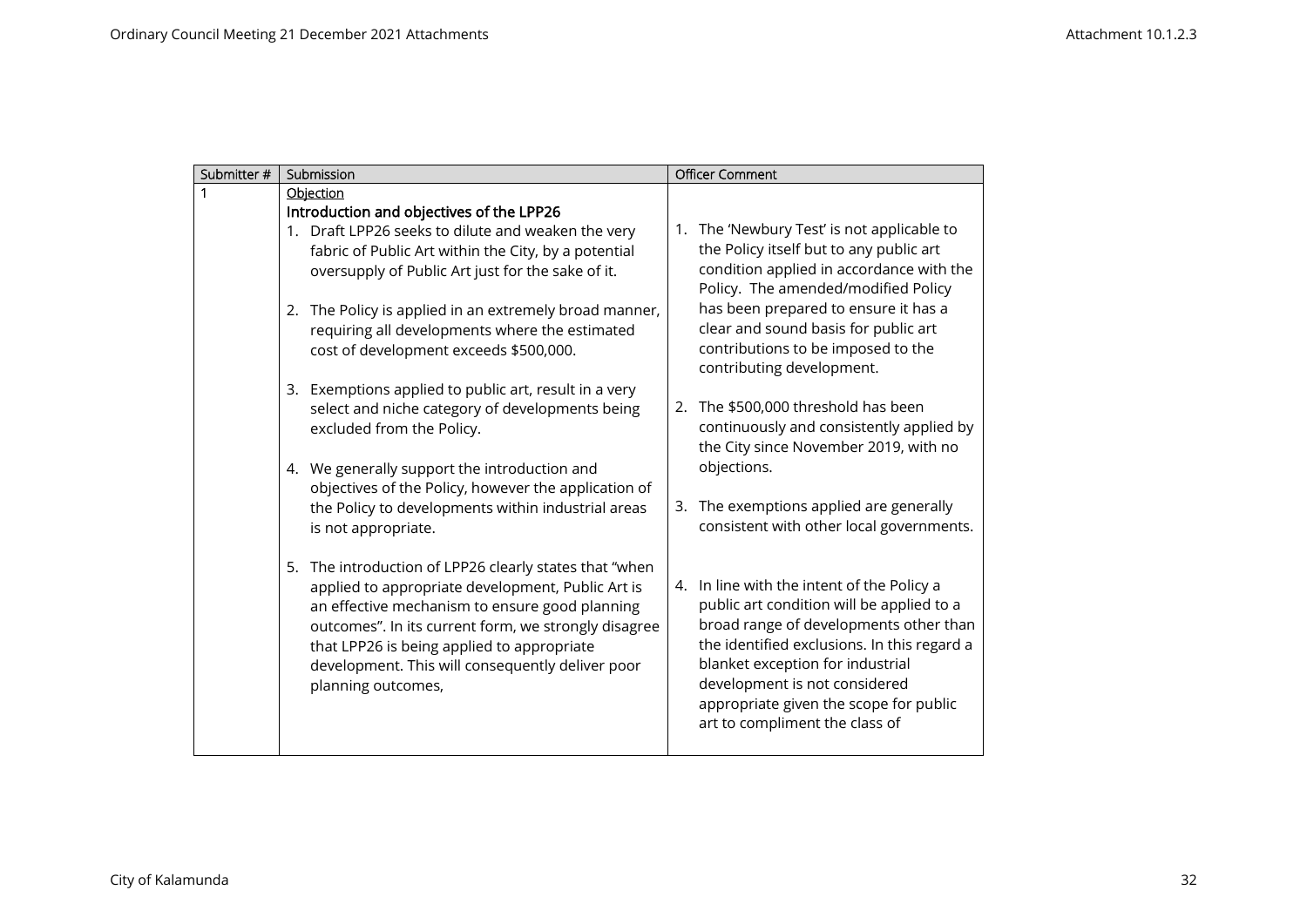|                                                                                                                                                                                                                                                                                                                                             |    | development and further the Policy<br>objectives.                                                                                                                                                                                                                                                                       |
|---------------------------------------------------------------------------------------------------------------------------------------------------------------------------------------------------------------------------------------------------------------------------------------------------------------------------------------------|----|-------------------------------------------------------------------------------------------------------------------------------------------------------------------------------------------------------------------------------------------------------------------------------------------------------------------------|
|                                                                                                                                                                                                                                                                                                                                             | 5. | The advertised Policy has been further<br>modified to ensure it has a clear and<br>sound basis for public art contributions<br>to be imposed to the contributing<br>development.in response to<br>submissions to ensure it has sufficient<br>weight and provide a reliable basis to<br>impose the public art condition. |
| <b>Policy Application</b>                                                                                                                                                                                                                                                                                                                   |    |                                                                                                                                                                                                                                                                                                                         |
| 1. The wording of LPP26 states the Policy 'should' only<br>be applied to light industry, general industry, and<br>industrial developments that meet any of the<br>abovementioned criteria.                                                                                                                                                  |    | 1. Noted, Table 1 of the draft Policy has<br>been removed and replaced under Part 3<br>- Application with exclusions to the<br>Policy.                                                                                                                                                                                  |
| 2. Given the criteria are so broad, it realistically relates<br>to all industrial development applications within the<br>City. New industrial developments within the City<br>very rarely have no street frontage. This objective is<br>therefore applying a Public Art contribution to the<br>vast majority (if not all) of new industrial | 2. | The public art condition will only be<br>applied if there is a demonstrated need<br>and nexus between the development<br>proposed and the requirement of the<br>condition.                                                                                                                                              |
| developments within the City, whether they are<br>located in proximity to residential development or<br>have high exposure to the public realm or not.                                                                                                                                                                                      |    | 3. It is acknowledged that for planning<br>conditions to be legally valid, It must<br>meet the Newbury Test and therefore<br>have a planning purpose and need and<br>between<br>the<br>development<br>nexus<br>proposed and the requirement of the                                                                      |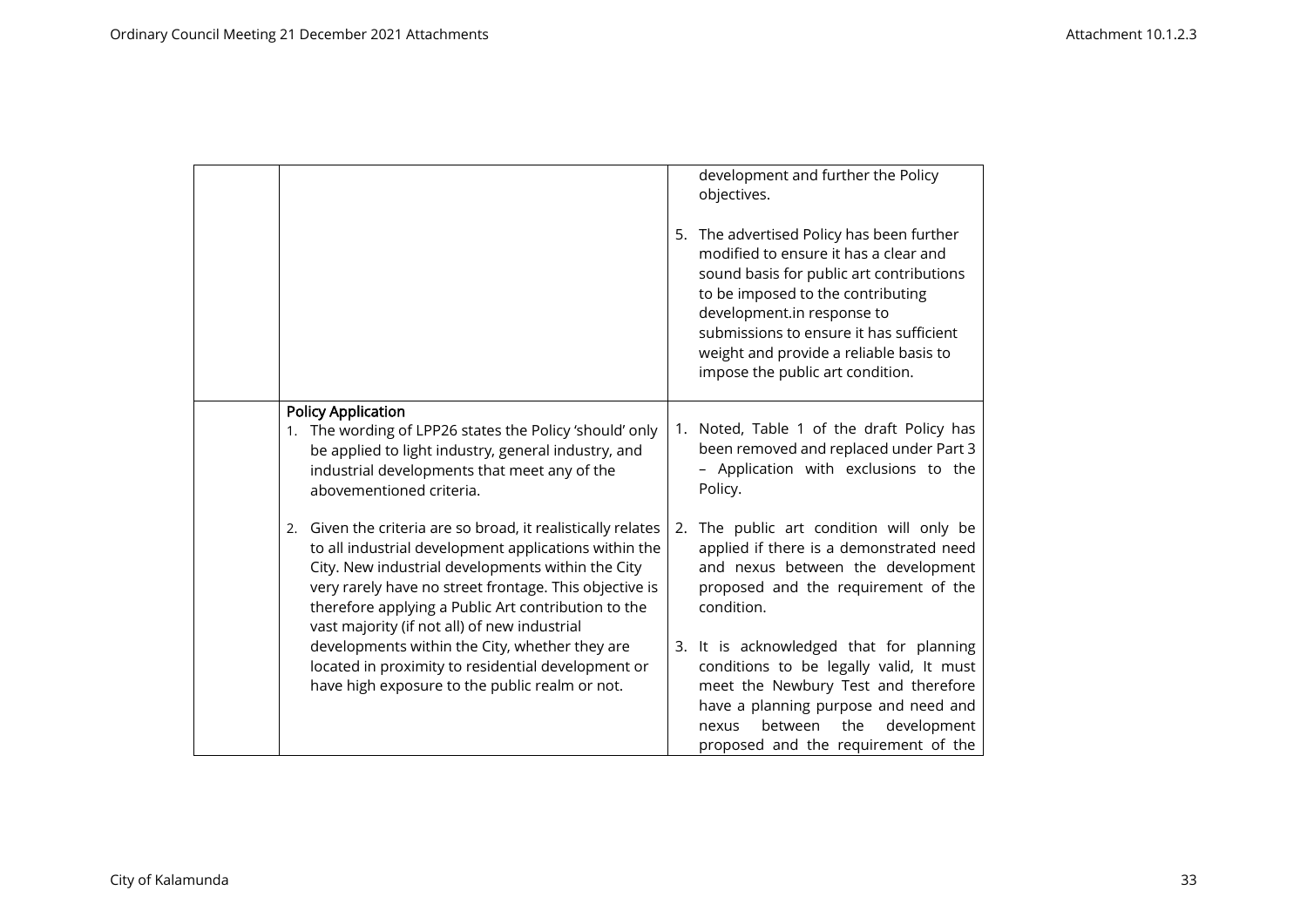| 3. A condition imposed on an industrial development<br>may be invalid as it is unlikely to meet the Newbury<br>Test.                                                          |    | condition. Section 4 - Objectives has<br>been modified to assist with meeting this<br>test for all contributing development.                                                                                                                                                                 |
|-------------------------------------------------------------------------------------------------------------------------------------------------------------------------------|----|----------------------------------------------------------------------------------------------------------------------------------------------------------------------------------------------------------------------------------------------------------------------------------------------|
| <b>Monetary Contribution</b>                                                                                                                                                  |    |                                                                                                                                                                                                                                                                                              |
| The monetary threshold of \$500,000 is too low,<br>1.<br>rendering many developments economically<br>unfeasible.                                                              | 1. | The \$500,000 threshold has been<br>continuously and consistently applied by<br>the City since November 2019, with no<br>objections.                                                                                                                                                         |
| Many of the industrial developments are located<br>2.<br>with the City's developer contribution areas which                                                                   |    | 2. Noted.                                                                                                                                                                                                                                                                                    |
| requires developers to contribute towards<br>infrastructure.                                                                                                                  |    | 3. The State Government encourages the<br>inclusion of public art in the built                                                                                                                                                                                                               |
| Developer contributions are properly costed<br>3.<br>through SPP 3.6, it is unclear why the provision for<br>public art is not subject to the same careful<br>considerations. |    | environment through the Percent for Art<br>Scheme as set out in the Guidelines<br>published in 2019. The City's Policy has<br>undergone an extensive review through<br>its various iterations. The Current Policy                                                                            |
| 4. The Policy and how it should be applied has not<br>been carefully considered. Further research and<br>justification is required to determine how public art                |    | represents the culmination of the review<br>process.                                                                                                                                                                                                                                         |
| can be best implemented rather then applying the<br>Policy in a broad brush approach.                                                                                         | 4. | In line with the intent of the Policy a<br>public art condition will be applied to a<br>broad range of developments other than<br>the identified exclusions. In this regard a<br>blanket exception for industrial<br>development is not considered<br>appropriate given the scope for public |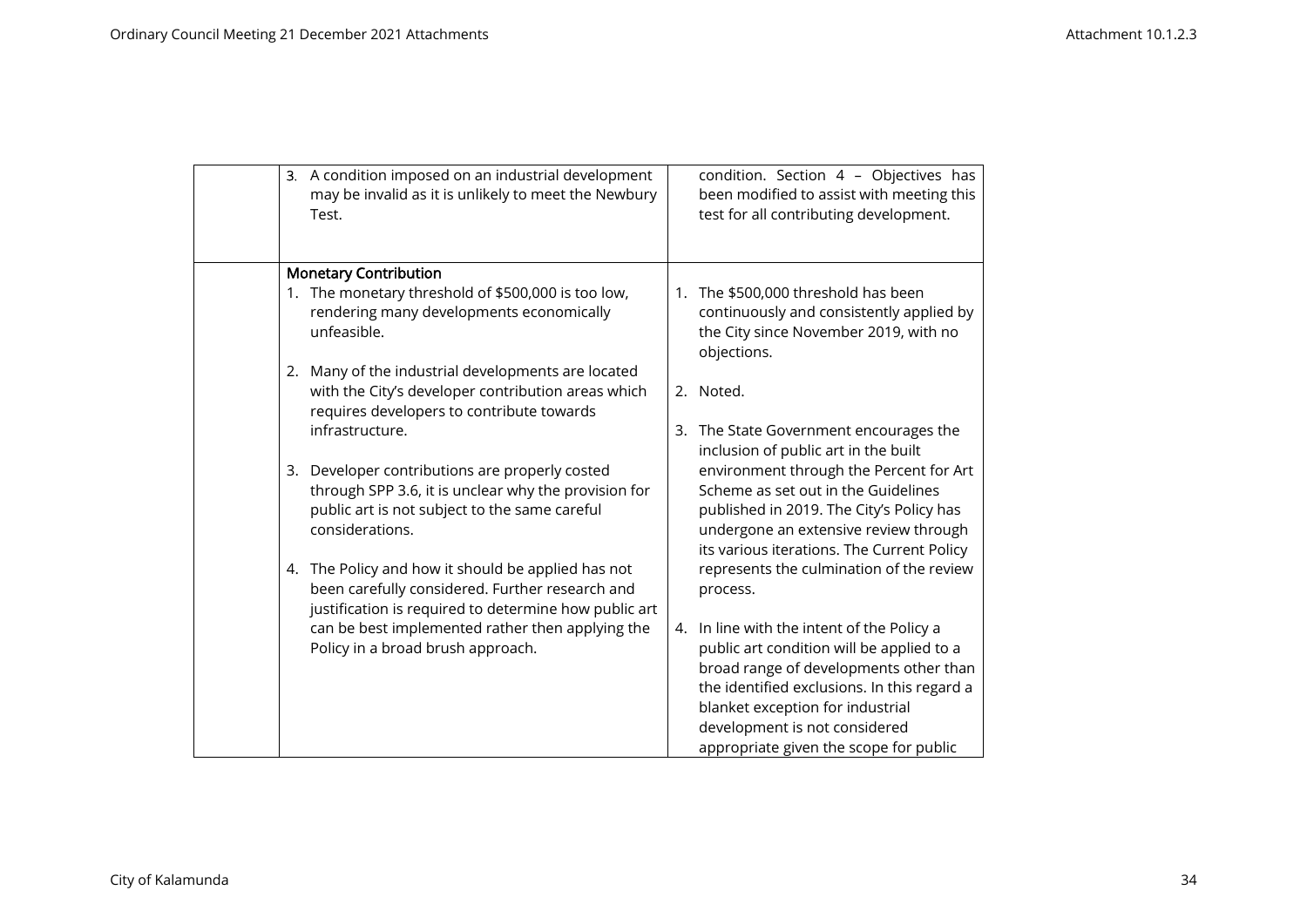|                           |                                                                                                                                                                                                                                                                                                                                                                                                                                                                                                                                                                                                                                                                                                                                                                                                                                                                                                                                                       | art to compliment the class of<br>development and further the Policy<br>objectives.                                                                                                                                                                                                                                                                                                                                                                                                                                                                                  |
|---------------------------|-------------------------------------------------------------------------------------------------------------------------------------------------------------------------------------------------------------------------------------------------------------------------------------------------------------------------------------------------------------------------------------------------------------------------------------------------------------------------------------------------------------------------------------------------------------------------------------------------------------------------------------------------------------------------------------------------------------------------------------------------------------------------------------------------------------------------------------------------------------------------------------------------------------------------------------------------------|----------------------------------------------------------------------------------------------------------------------------------------------------------------------------------------------------------------------------------------------------------------------------------------------------------------------------------------------------------------------------------------------------------------------------------------------------------------------------------------------------------------------------------------------------------------------|
|                           | <b>Need Nexus and Condition Validity</b><br>1. Policy statement 1d of LPP26 stipulates "The City<br>will add a condition to any planning approval or<br>approval of a project budget, requiring a<br>contribution in accordance with this Policy". We<br>disagree that any condition of development<br>approval requiring a Public Art contribution for an<br>industrial development within an industrial zone<br>would be a valid condition, as it does not<br>reasonably relate to the development.<br>2. While we acknowledge that the desire for Public Art<br>may be a planning consideration, a contribution<br>would need to be applied to suitable developments<br>in suitable locations (for example, settings that<br>have the potential to provide a public benefit).<br>Alternatively, one may consider obtaining a<br>contribution from developers serves more of a<br>political or economic purpose, rather than a<br>planning purpose. | 1. The revised Policy now states under Part<br>3 - Application, that subject to specific<br>exclusion, the Policy applies to all<br>applications for development. The public<br>art condition will only be applied if there<br>is a demonstrated need and nexus<br>between the development proposed and<br>the requirement of the condition. In this<br>regard Industrial development is<br>considered no different to other forms<br>of commercial development which the<br>Policy applies to.<br>2. The Policy articulates the planning<br>purpose for public art. |
| <b>Newbury Principles</b> | 1. Conditions of development approval are required<br>to meet the tests of validity of a condition.                                                                                                                                                                                                                                                                                                                                                                                                                                                                                                                                                                                                                                                                                                                                                                                                                                                   | 1. Noted.                                                                                                                                                                                                                                                                                                                                                                                                                                                                                                                                                            |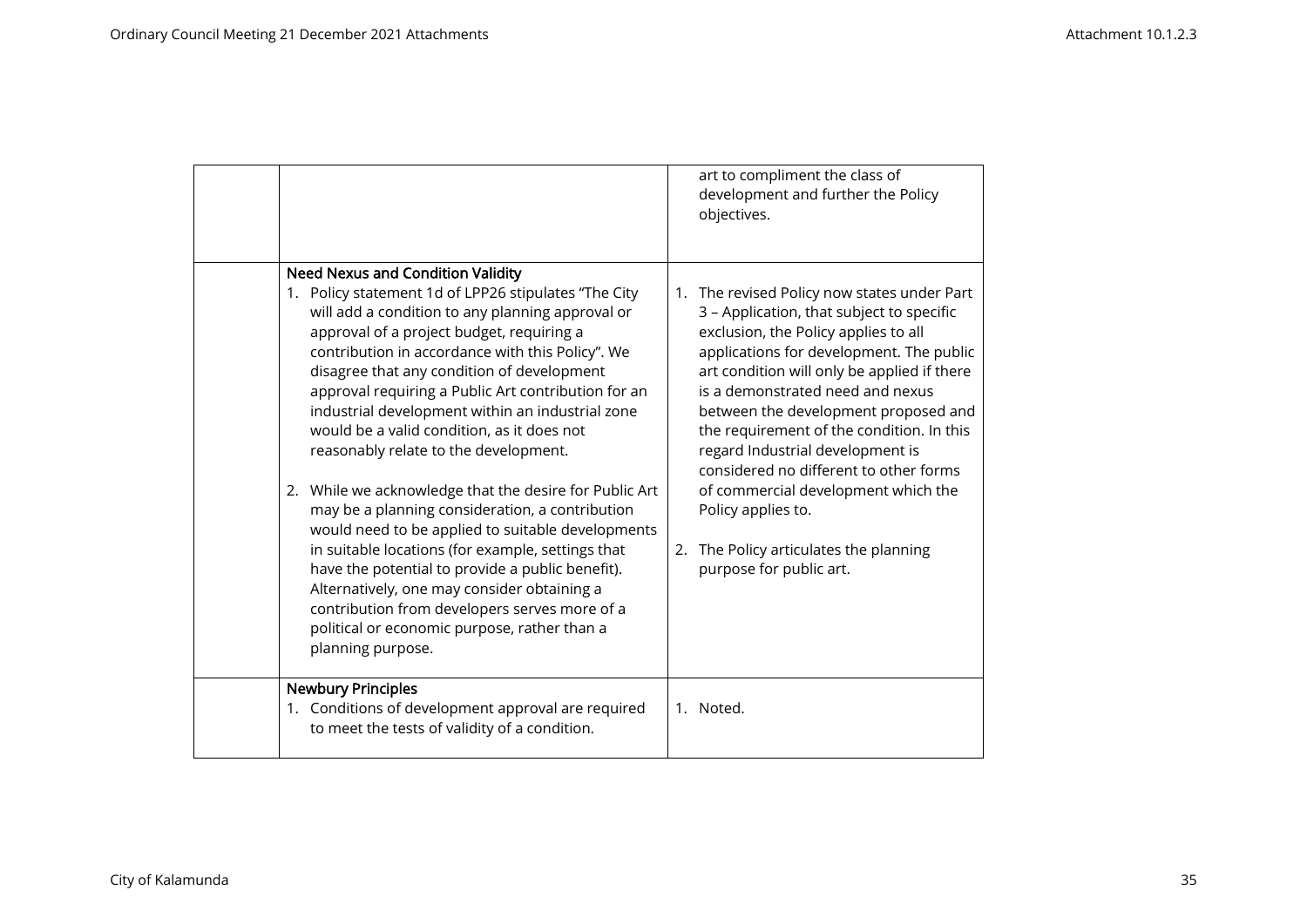| 2. A condition imposed on a industrial development<br>within an industrial zone may very well be invalid as<br>it is unlikely to meet the Newbury Test.                                                                                                                                                                                                                                                                                                              |    | 2. The 'Newbury Test' is not applicable to<br>the Policy itself but to any public art<br>condition applied in accordance with the<br>Policy. The amended/modified Policy<br>has been prepared to ensure it has a<br>clear and sound basis for public art<br>contributions to be imposed to the<br>contributing development. |
|----------------------------------------------------------------------------------------------------------------------------------------------------------------------------------------------------------------------------------------------------------------------------------------------------------------------------------------------------------------------------------------------------------------------------------------------------------------------|----|-----------------------------------------------------------------------------------------------------------------------------------------------------------------------------------------------------------------------------------------------------------------------------------------------------------------------------|
| <b>Planning Purpose</b><br>1. The provision of public art on industrial zoned land<br>is generally in no way necessary for the orderly and<br>proper planning of the subject site or wider locality.<br>The Policy does not link the requirement to provide<br>2.<br>public art with how the proposed development<br>creates the need for such art. Therefore, any<br>requirement for public art would not serve a proper<br>planning purpose as the trigger for the | 2. | 1. As noted previously, the public art<br>condition will be applied if there is a<br>demonstrated need and nexus between<br>the development proposed and the<br>requirement of the condition.<br>The draft Policy establishes the planning<br>purpose, how the Policy will be applied                                       |
| requirement is based on monetary value in lieu of a<br>planning purpose.<br>3. We refer to the case of BGC (Australia) Pty Ltd and<br>the JDAP (DR 87 of 218) where the SAT resolved that                                                                                                                                                                                                                                                                            |    | and those development applications<br>that are excluded and through the<br>objectives the criteria which gives rise to<br>the need for public art.                                                                                                                                                                          |
| the City of Swan's public art condition was invalid as<br>the planning conditions on the development must<br>relate to the specific development, have a proper<br>planning purpose and result in a planning outcome.                                                                                                                                                                                                                                                 | 3. | Noted. The SAT decision in BGC, has<br>been considered as part of the<br>preparation of the Policy, as have other<br>decisions upholding public art<br>contributions.                                                                                                                                                       |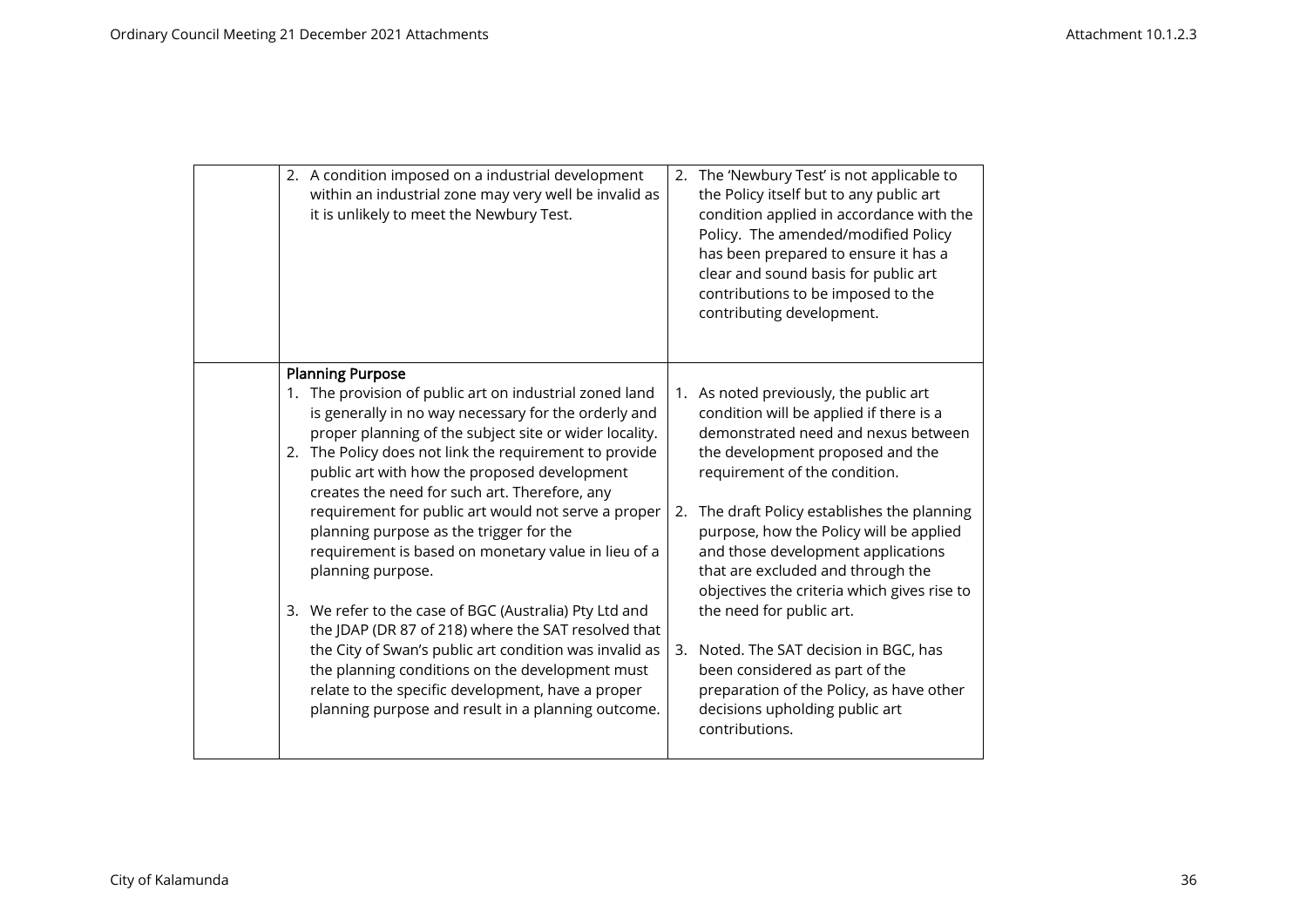| 4. Given the Policy does not link the requirement to<br>provide public art with identification as how the<br>development creates the need for such art, the<br>Policy does not have a proper planning purpose.                                                                        |    | 4. Part 1 of the Policy establishes the<br>planning purpose for public art.                                                                                                                                                                                                                      |
|---------------------------------------------------------------------------------------------------------------------------------------------------------------------------------------------------------------------------------------------------------------------------------------|----|--------------------------------------------------------------------------------------------------------------------------------------------------------------------------------------------------------------------------------------------------------------------------------------------------|
| Fair and reasonably relate to the development applied                                                                                                                                                                                                                                 |    |                                                                                                                                                                                                                                                                                                  |
| for                                                                                                                                                                                                                                                                                   |    |                                                                                                                                                                                                                                                                                                  |
| 1. Any condition and method to apply public art must<br>be able to be justified against the nature of the                                                                                                                                                                             |    | 1. Noted.                                                                                                                                                                                                                                                                                        |
| development and the effect the development will<br>have on the surroundings.                                                                                                                                                                                                          |    | 2. The public art condition will only be<br>applied if there is a demonstrated need<br>and nexus between the development                                                                                                                                                                         |
| 2. In the circumstances of industrial development,<br>there is generally no nexus between the proposed<br>development and the provision of public art.                                                                                                                                |    | proposed and the requirement of the<br>condition. In this regard Industrial<br>development is considered no different<br>to other forms of commercial                                                                                                                                            |
| 3. Although fronting public roads, industrial<br>developments will generally not be visible to                                                                                                                                                                                        |    | development which the Policy applies to.                                                                                                                                                                                                                                                         |
| anyone other than those accessing the industrial<br>area for a specific reason, within industrial areas<br>there is generally no public realm where the<br>community gathers and therefore there would be<br>no benefit from the provisions of public art within<br>industrial areas. | 3. | It is reasonable to argue that there will<br>be visitors to developments within a<br>industrial zone, particularly if the<br>industrial premises has a shop front<br>(service industry) or used as a depot for<br>receiving goods. Furthermore, the<br>provision of public art is beneficial for |
| 4. By requiring any development of a certain<br>construction cost to provide public art in any zone,                                                                                                                                                                                  |    | staff employed at the site.                                                                                                                                                                                                                                                                      |
| the Policy fails to establish any nexus, doers not<br>establish any basis for considering whether public<br>art is necessary or desirable in a given location, and                                                                                                                    |    | 4. A blanket exception for industrial<br>development is not considered<br>appropriate given the scope for public                                                                                                                                                                                 |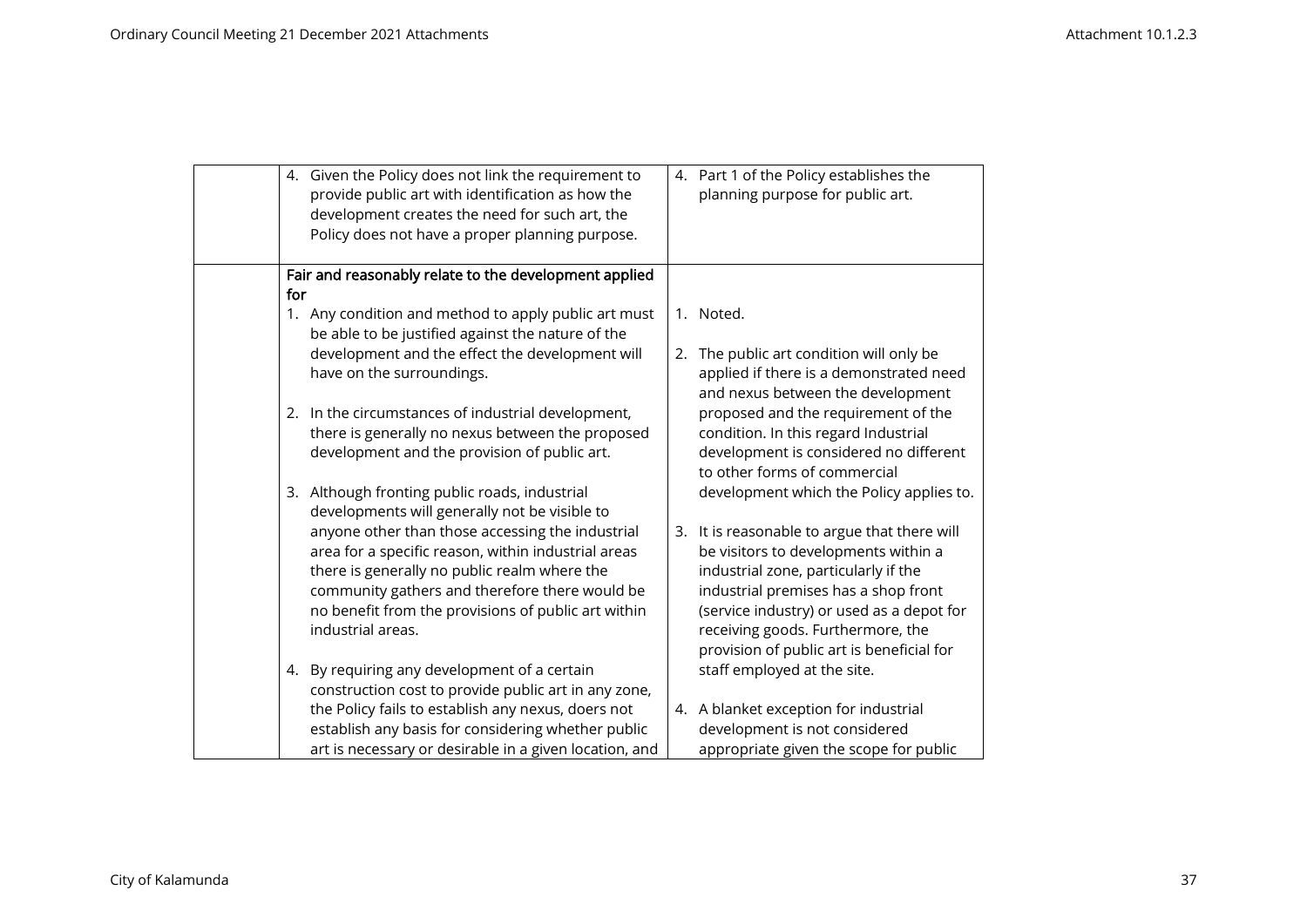| as such does not provide a proper planning<br>purpose.<br>5. The Policy acts as a economic policy in that is seeks                                                                                                                                                       |          | art to compliment the class of<br>development and further the Policy<br>objectives.                                                                                                           |
|--------------------------------------------------------------------------------------------------------------------------------------------------------------------------------------------------------------------------------------------------------------------------|----------|-----------------------------------------------------------------------------------------------------------------------------------------------------------------------------------------------|
| to extract a development contribution without<br>going through the process under the Act for a<br>developer contribution plan.                                                                                                                                           |          | 5. The State Government encourages the<br>inclusion of public art in the built<br>environment through the Percent for Art<br>Scheme as set out in the Guidelines                              |
| The position of the Policy is inconsistent with the<br>6.<br>principles of orderly and proper planning because<br>the contribution does not fairly relate to the<br>development.                                                                                         | process. | published in 2019. The City's Policy has<br>undergone an extensive review through<br>its various iterations. The Current Policy<br>represents the culmination of the review                   |
|                                                                                                                                                                                                                                                                          |          | 6. In Part 3 - Application, the Policy sets<br>out how the Policy will be applied and<br>Part 4 - Objectives the criteria to<br>establish the need and nexus.                                 |
| The Condition must be reasonably<br>1. It would be unreasonable for the City to require<br>payment for public art, for example, where<br>industrial developments will be rarely visible from<br>the public realm.                                                        |          | 1. As noted, in previous comments, it is<br>reasonable to argue that the public<br>realm does apply to industrial<br>development, particularly if the<br>industrial premises has a shop front |
| 2. There is little merit in requiring Public Art in<br>locations that would add a negligible benefit to the<br>amenity of the site or surrounding locality. This is<br>unequivocally the case such for industrial<br>developments in industrial zones. Public Art should |          | (service industry) or used as a depot for<br>receiving goods which will require<br>member of the public to attend the site.<br>Furthermore, the provision of public art                       |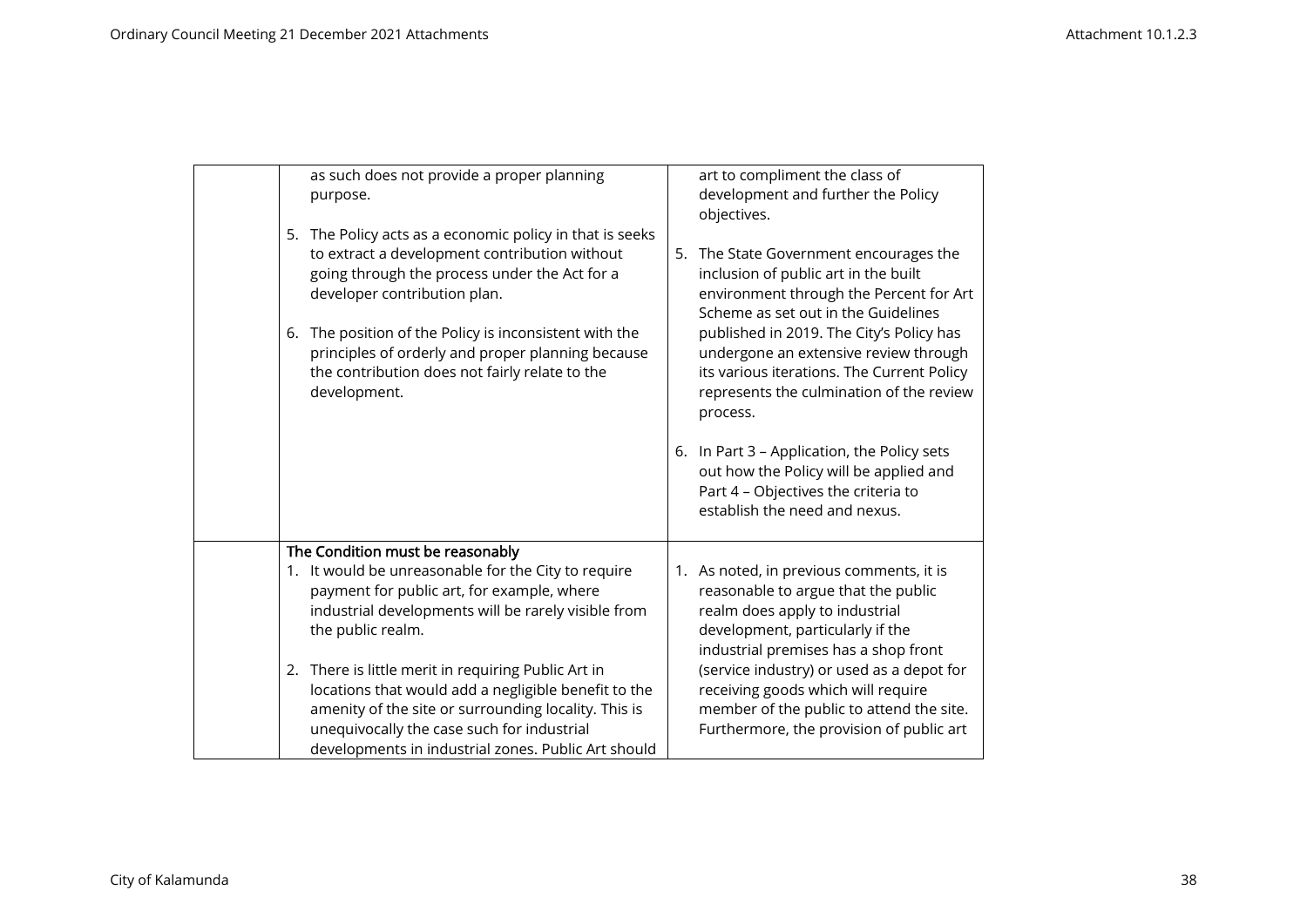|                | not be required for the sake of providing art in a<br>broad sense, but rather sought in locations where it                                                                                                                                                                                                                                                                                                                                                                                                                                                                                                                                                                                                                                                   | is beneficial for staff employed at the<br>site.                                                                                                                                                                                                                                                                                                                                                                                                                                                                                                                                                                                        |
|----------------|--------------------------------------------------------------------------------------------------------------------------------------------------------------------------------------------------------------------------------------------------------------------------------------------------------------------------------------------------------------------------------------------------------------------------------------------------------------------------------------------------------------------------------------------------------------------------------------------------------------------------------------------------------------------------------------------------------------------------------------------------------------|-----------------------------------------------------------------------------------------------------------------------------------------------------------------------------------------------------------------------------------------------------------------------------------------------------------------------------------------------------------------------------------------------------------------------------------------------------------------------------------------------------------------------------------------------------------------------------------------------------------------------------------------|
|                | can create amenity and have its value maximised.<br>3. The City's district centre, mixed use, and<br>commercial zones are examples that may be<br>considered appropriate. These are places where<br>there is high foot traffic, places for people to linger,<br>and can add to the overall sense of place for that<br>locality.<br>4. Public Art provisions should not be used to counter<br>poor design outcomes. These should be achieved<br>through development and design control, which is<br>already the case within the City. The<br>Forrestfield/High Wycombe Industrial Area Design<br>Guidelines (2019) and the MKSEA Design Guidelines<br>already seek to guide appropriate design and<br>development outcomes within select industrial<br>areas. | 2. The policy does not apply a broad brush<br>approach to the provision of public art.<br>The public art condition will not be<br>applied where the applicant can<br>demonstrate that public art is not<br>necessary having regard to the<br>objectives of the Policy. The Public Art<br>Master Plan will identify areas that<br>benefit from the provision of public art.<br>3. Noted.<br>4. Part 5 c) - Policy Provision will enable<br>the applicant to provide a public art by<br>way of design contribution through the<br>building design, either approved by the<br>City or through review by the City's<br>Design Review Panel. |
| $\overline{2}$ | Objection/Comment<br><b>Planning Need</b><br>1. A planning need can be demonstrated where a<br>proposed development would result in an increase<br>in the number of staff solely through the installation<br>of public art.                                                                                                                                                                                                                                                                                                                                                                                                                                                                                                                                  | 1. A planning need is demonstrated where<br>the development gives rise to a<br>sufficient basis for public art, including<br>high volumes of staff, occupants and/or<br>visitors.                                                                                                                                                                                                                                                                                                                                                                                                                                                       |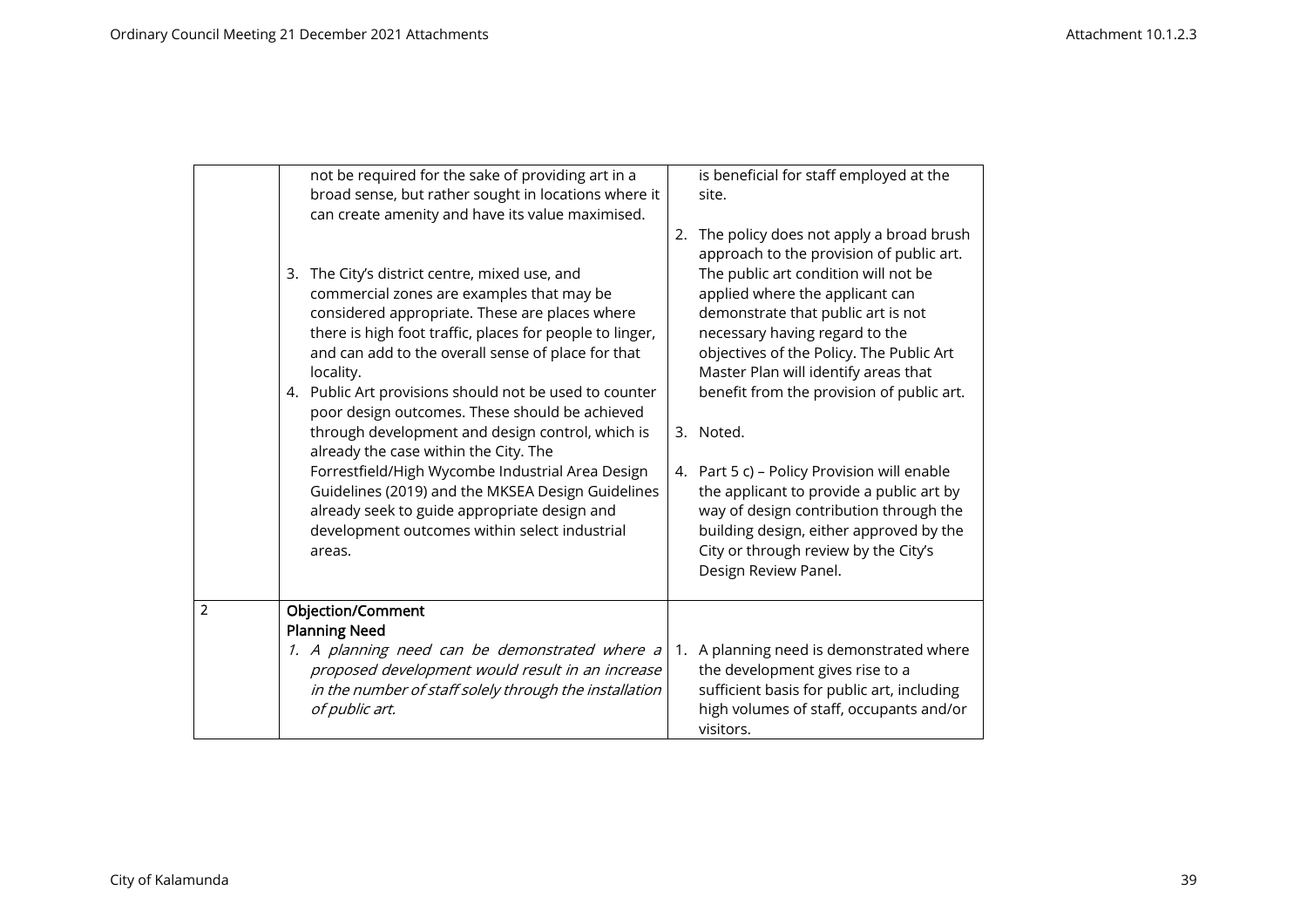| There is no industrial development in the City of<br>Kalamunda that would attract an increase in the<br>number of staff solely through the installation of<br>public art                                                                                                                                                                                            |    |                                                                                                                                                                             |
|---------------------------------------------------------------------------------------------------------------------------------------------------------------------------------------------------------------------------------------------------------------------------------------------------------------------------------------------------------------------|----|-----------------------------------------------------------------------------------------------------------------------------------------------------------------------------|
| Staff levels are determined by the management of<br>property's tenant based<br>on economic<br>the<br>requirements. Individual employees are attracted by<br>job description, wage level and location of the<br>premises, not because of an art piece in front of the<br>building. Industrial sites generally discourage<br>visitors because of Worksafe regulations |    |                                                                                                                                                                             |
| <b>Policy Objectives</b>                                                                                                                                                                                                                                                                                                                                            |    |                                                                                                                                                                             |
| 1. Para 2 "Application of Policy" shows only how the<br>policy is to be applied to industrial development<br>and not to other developments.                                                                                                                                                                                                                         |    | 1. The revised Policy has removed Table 1,<br>and under Part 3 - Application, identified<br>the exclusions to the Policy with all<br>remaining development being subject to |
| 2. The "Application of Policy" is not consistent with the<br>text in the "Introduction."                                                                                                                                                                                                                                                                            |    | the Policy.                                                                                                                                                                 |
|                                                                                                                                                                                                                                                                                                                                                                     | 2. | Noted, the revised Policy has removed                                                                                                                                       |
| 3. The "Introduction" states that the provision of<br>public art is required when the proposed                                                                                                                                                                                                                                                                      |    | the Introduction and replaced with Part<br>1 - Purpose.                                                                                                                     |
| development generates a planning need for it. The<br>criteria in para 2 a): The development is proposed<br>on a lot that has a street frontage including dual<br>street frontage. As, almost without exception, all<br>industrial properties have a street frontage, this                                                                                           |    | 3. Table 1 of the Policy has been removed.<br>The public art condition will only be<br>applied if there is a demonstrated need<br>and nexus between the development         |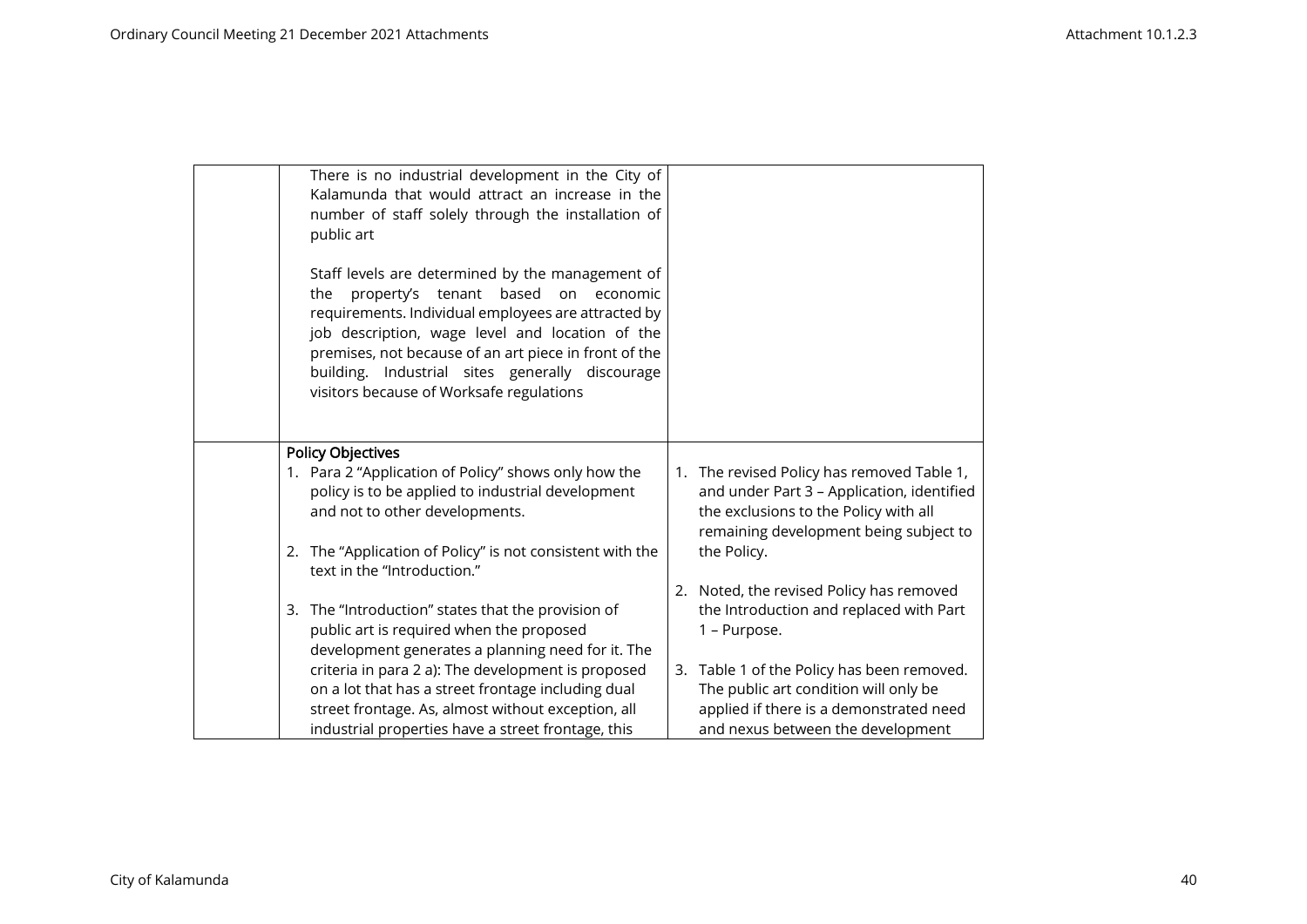| does not constitute a "planning need" for public art<br>relating to any particular development.                                                                                                                                                                                                                                                                                                                                                                                                                                                                                                                                                                                                                                                                                                                                                                                                                                                                                                                                                                                                                                                                                                                                                | proposed and the requirement of the<br>condition.    |
|------------------------------------------------------------------------------------------------------------------------------------------------------------------------------------------------------------------------------------------------------------------------------------------------------------------------------------------------------------------------------------------------------------------------------------------------------------------------------------------------------------------------------------------------------------------------------------------------------------------------------------------------------------------------------------------------------------------------------------------------------------------------------------------------------------------------------------------------------------------------------------------------------------------------------------------------------------------------------------------------------------------------------------------------------------------------------------------------------------------------------------------------------------------------------------------------------------------------------------------------|------------------------------------------------------|
| 4. Para 2 b): The development is proposed on a lot<br>that adjoins either a primary regional road (red) or<br>other regional road (blue). This does not take into<br>account that a road such as Roe Hwy (red road) has<br>a substantial width of vegetation planted by MRWA,<br>especially to screen adjacent properties from the<br>view of passing traffic. 4m high sound walls build<br>along some sections of Roe Hwy will completely<br>hide from view, anything built behind them.<br>Kalamunda Wedge Industrial Area Design<br>Guidelines states that all "existing trees and<br>vegetation on the Welshpool Rd (blue road) verge<br>must be retained" and an additional 4m or 8m wide<br>strip of landscaping be planted within the<br>development, adjacent to the boundary. "All service<br>yards and storage areas must be suitably screened<br>from Welshpool Rd to ensure a high level of visual<br>amenity while travelling along this road.<br>Landscaping must be of a sufficient density that will<br>screen the materials to be stored." None of this<br>shows a planning need for any individual<br>development to require Public Art to compensate<br>for an unsightly development adjoining these red<br>and blue roads. | 4. Refer comments above.<br>5. Refer comments above. |
| 5. Para 2 c): The development is located within 100m<br>of a residential zone. This criterion does not                                                                                                                                                                                                                                                                                                                                                                                                                                                                                                                                                                                                                                                                                                                                                                                                                                                                                                                                                                                                                                                                                                                                         |                                                      |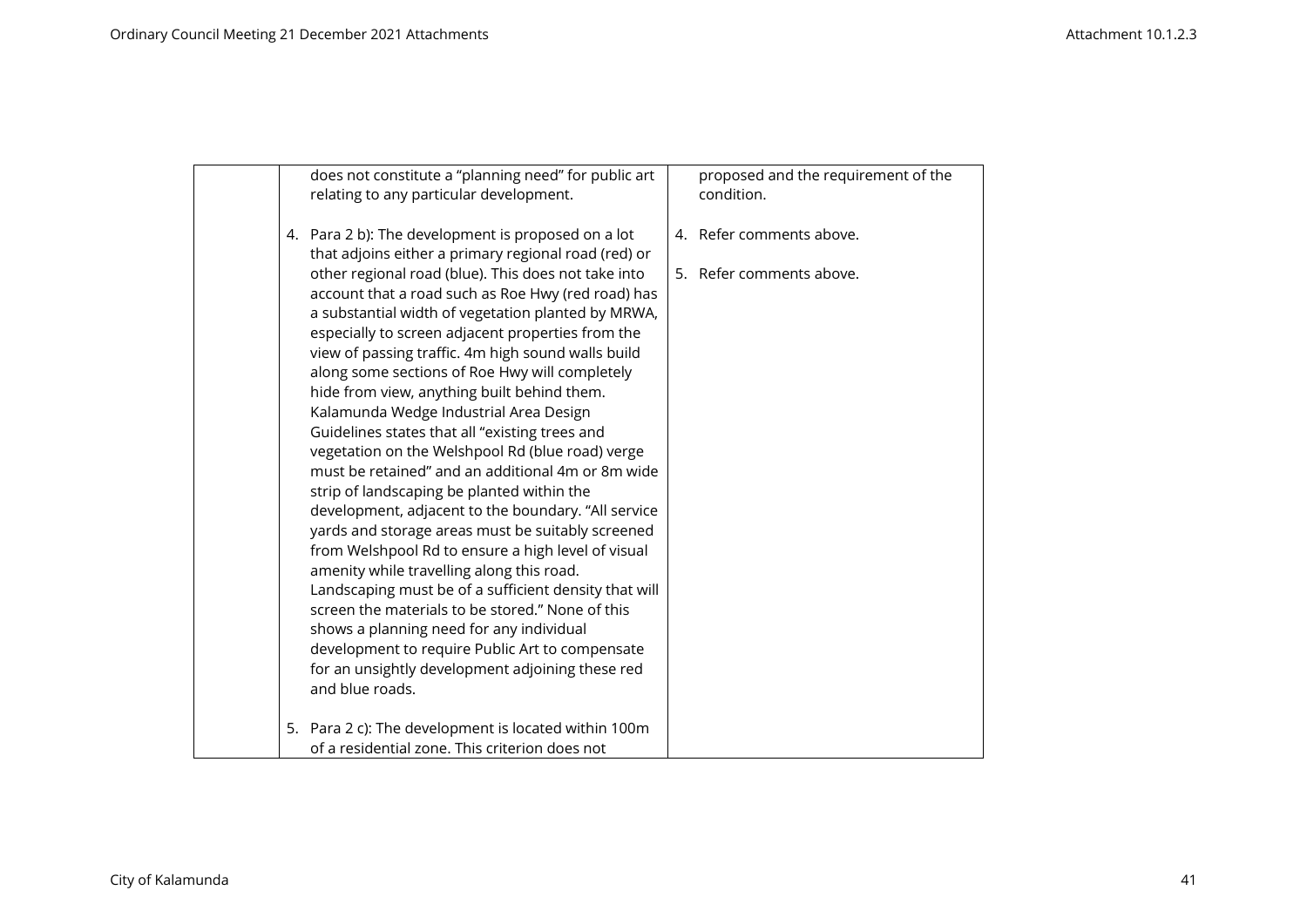| consider that developments may be within 100m<br>but not accessible, or within view, of those houses.<br>Houses in Carbine Dr Wattle Grove that have a rear<br>wall facing Welshpool Rd are within 100m of the<br>rear of properties in the Kalamunda Wedge<br>development. There will be 4 strips of vegetation<br>between the residential boundary and the<br>industrial building. 2 verges, a median strip and the<br>development's landscaping. Developments in<br>Sultana Rd West require an 8m wide landscape<br>strip along the length of the street frontage of their<br>property to shield them from public view. This does<br>not show a planning need for art on these<br>developments |                                                                                                                                                                                                                                                                                                                                                                                             |
|---------------------------------------------------------------------------------------------------------------------------------------------------------------------------------------------------------------------------------------------------------------------------------------------------------------------------------------------------------------------------------------------------------------------------------------------------------------------------------------------------------------------------------------------------------------------------------------------------------------------------------------------------------------------------------------------------|---------------------------------------------------------------------------------------------------------------------------------------------------------------------------------------------------------------------------------------------------------------------------------------------------------------------------------------------------------------------------------------------|
| <b>Policy Statement</b><br>1. Para 2 ii: By providing public art in a publicly<br>accessible area within the vicinity of the site. As<br>industrial areas generally do not have public open<br>spaces, the only public place available is on street<br>verges. MRWA policy is that there should not be<br>anything on road verges, (signs, cars for sale, etc)<br>that take a driver's attention from the road. Public<br>art, surely, is intended to capture the attention of<br>passers by and therefore will be in contravention of<br>MRWA policy and be a road safety issue.                                                                                                                 | 1. Part 5 c) of the Policy identifies how<br>public art can be provided. If cash in lieu<br>contribution is offered, then the public<br>art will be provided in accordance with<br>the recommendations of the Master<br>Plan. As with any signage on the road<br>verge matters of sightlines and general<br>road safety will have to be taken into<br>consideration regarding the location. |
| 2. Para 2 iii and para 3: Cash- in-lieu. Cash-in-lieu to be<br>accrued and spent in some other area of the City                                                                                                                                                                                                                                                                                                                                                                                                                                                                                                                                                                                   | 2. Part 5.3 of the Policy identifies the<br>criteria for cash in lieu funds in                                                                                                                                                                                                                                                                                                              |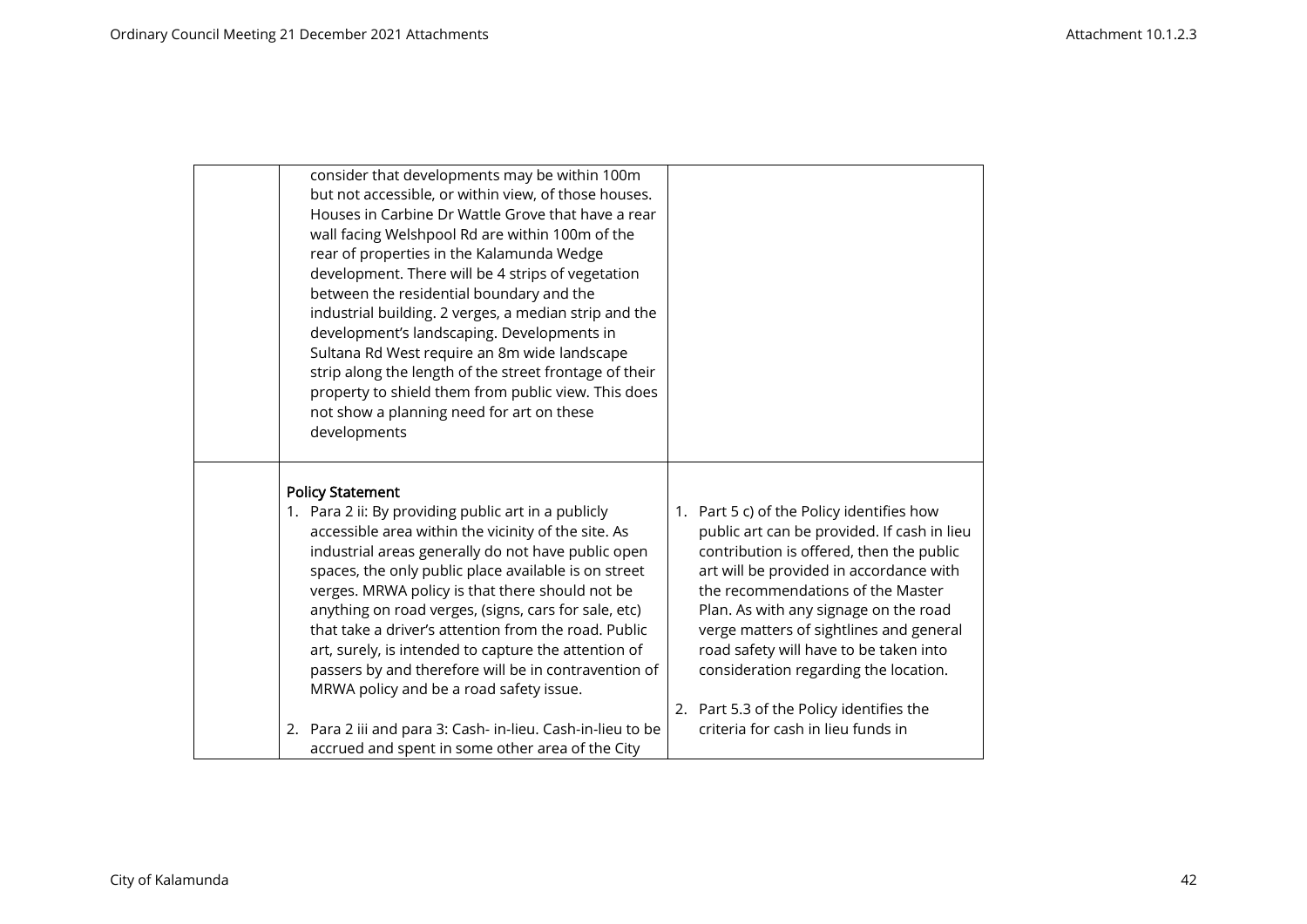| has no correlation to the planning need of a specific<br>development or developments in different<br>industrial areas. This cash-in-lieu can only be<br>described as a tax or levy which is not a planning<br>need for any specific site.                                                                                                                                                                                                                                       |    | accordance with the Public Art Master<br>Plan.                                                                                                                                                                                                                                                                                                                |
|---------------------------------------------------------------------------------------------------------------------------------------------------------------------------------------------------------------------------------------------------------------------------------------------------------------------------------------------------------------------------------------------------------------------------------------------------------------------------------|----|---------------------------------------------------------------------------------------------------------------------------------------------------------------------------------------------------------------------------------------------------------------------------------------------------------------------------------------------------------------|
| <b>Definitions</b><br>1. Para 4: Public Art is artwork planned and executed<br>in a publicly accessible area, specifically created to<br>be experienced in the public realm. Para 5: Publicly<br>Accessible Area is a space physically or visually<br>accessible to the wider public. Though the<br>Contribution Methods para 2a)i, of the policy says                                                                                                                          | 1. | The definitions have been removed from<br>the Policy as they serve no real purpose.<br>The location of the public art on site will<br>have regard to the issues raised<br>regarding work safe practises.                                                                                                                                                      |
| the applicant can integrate public art on site as a<br>development component, industrial developments<br>are not usually publicly accessible. This is due to<br>industrial laws, Worksafe regulations and the need<br>for PPE and safety inductions before entering any<br>site. Some sites such as bond stores and research<br>facilities are permanently locked to all but<br>employees. By these definitions an industrial<br>development site is not a site for Public Art. |    | 2. Where cash in lieu funds are provided as<br>the method of contribution, the funds<br>will be expended in accordance with the<br>Public Art Master Plan. Following the<br>receipt of the funds and the<br>commencement of the use, the City will<br>commission the works as quickly as<br>possible subject to sufficient funds being<br>available to do so. |
| 2. Para 6: Public Art Fund. If a development owner<br>chooses to commission their own art work, it must<br>be installed prior to occupancy and include a<br>plaque, whereas cash-in-lieu has no time frame<br>requirement for its use by the City and no<br>requirement to display who paid for it or which<br>sites created the planning need for cash-in-lieu. The                                                                                                            | 3. | The public art condition will only be<br>applied if there is a demonstrated need<br>and nexus between the development<br>proposed and the requirement of the<br>condition. In this regard Industrial<br>development is considered no different                                                                                                                |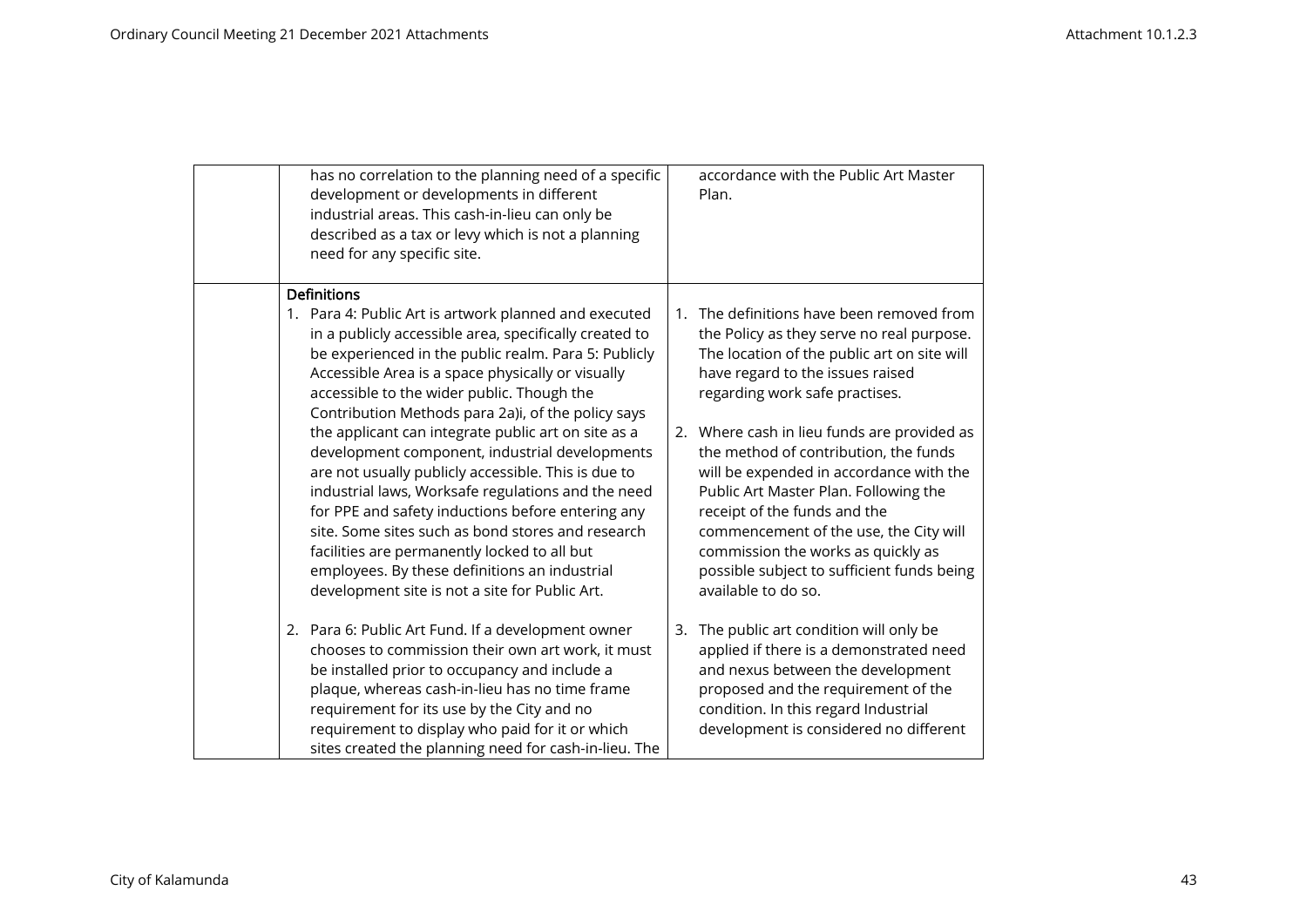| funds collected can be used anywhere within the         |    | to other forms of commercial                                                    |
|---------------------------------------------------------|----|---------------------------------------------------------------------------------|
| City of Kalamunda. This shows no relativity to the      |    | development which the Policy applies to.                                        |
| particular site that generates this planning need.      |    |                                                                                 |
| This shows a clear disincentive to commission one's     |    | The adopted design guidelines for                                               |
| own work on the site that actual relates to the         |    | Forrestfield Stage 1 establish                                                  |
| planning need for that site.                            |    | appropriate design criteria to ensure<br>appropriate built form and landscaping |
| 3. Apart from having a street frontage, adjoining a red |    | outcomes. Public Art if applied through                                         |
| or blue road or being within 100m of a housing          |    | the building design can improve the                                             |
| zone, this policy shows absolutely no circumstances     |    | design outcome where there is a                                                 |
| where a real planning need for a public art             |    | planning need to do so.                                                         |
| contribution can be demonstrated in an industrial       |    |                                                                                 |
| area. The City have written Design Guidelines for       |    |                                                                                 |
| both Stage 1 and Kalamunda Wedge industrial             |    | 4. As with any condition of development                                         |
| development areas. There is no doubt these will be      |    | approval, if the applicant is not satisfied                                     |
| applied to all future industrial areas. These           |    | with the inclusion of the public art                                            |
| guidelines use words such as "which creates an          |    | condition this can be appealed to SAT.                                          |
| attractive, functional and sustainable industrial       |    |                                                                                 |
| area," and to "encourage design features,               |    | 5. Noted. The SAT decision in BGC, has                                          |
| construction quality and landscaping of a high          |    | been considered as part of the                                                  |
| standard" and "to avoid unsightly and poorly            |    | preparation of the Policy, as have other                                        |
| planned developments." "The design of buildings         |    | decisions upholding public art                                                  |
| shall promote a high quality industrial area through    |    | contributions.                                                                  |
| building articulation and presentation to the street,   |    |                                                                                 |
| achieved through a diversity of building designs        |    | 6. Noted, refer above comments.                                                 |
| and materials to avoid a rigid, uniform outcome."       |    |                                                                                 |
| Development objective is "To achieve an attractive      | 7. | Noted, refer above comments.                                                    |
| development outcome." "Loading areas are to be          |    |                                                                                 |
| screened from view from both primary and                |    | 8. Noted, refer above comments.                                                 |
| secondary streets." "Fencing shall compliment the       |    |                                                                                 |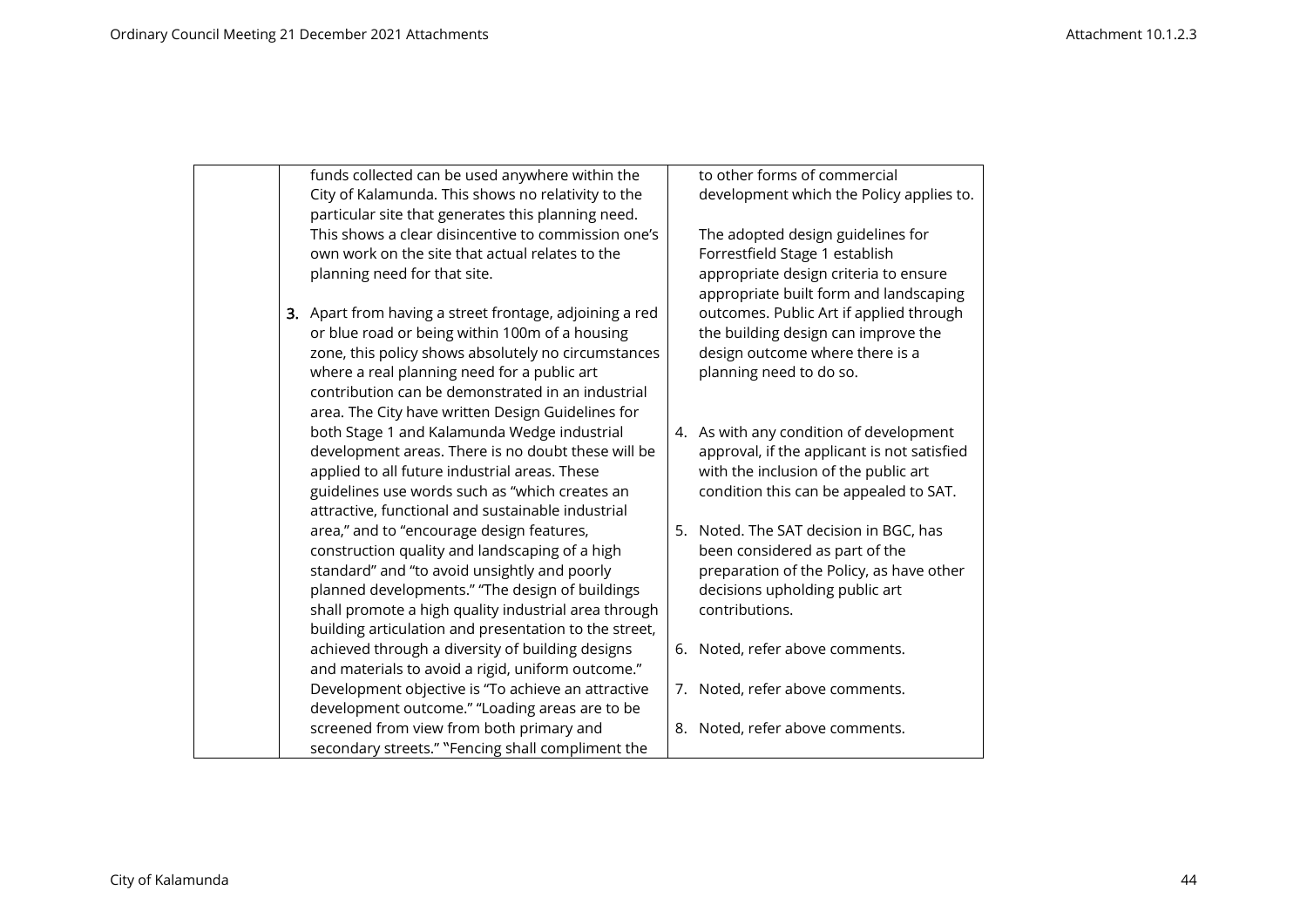| visual aesthetics and overall character of the<br>development." "Development will contribute to a<br>high amenity and cohesive public realm streetscape<br>to establish the Estate character and vision." If the<br>City adheres to these guidelines there will be no<br>planning need for any further enhancement by way<br>of public art.                                                                                                                                                                                                                                                                                                      | 9. Noted, refer above comments.<br>10. Noted, refer above comments. |
|--------------------------------------------------------------------------------------------------------------------------------------------------------------------------------------------------------------------------------------------------------------------------------------------------------------------------------------------------------------------------------------------------------------------------------------------------------------------------------------------------------------------------------------------------------------------------------------------------------------------------------------------------|---------------------------------------------------------------------|
| This policy does not show any process of appeal or<br>4.<br>consultation short of the SAT process. Just as the<br>beauty of art is in the eye of the beholder, so the<br>planning need for art in any development is at the<br>whim of the planning officer of the day. There is no<br>justice in that.                                                                                                                                                                                                                                                                                                                                          |                                                                     |
| 5. In 2018, BGC challenged a similar City of Swan Art<br>Contribution Policy in the State Administrative<br>Tribunal. The Tribunal ruled in favour of BGC and<br>removed the Art Contribution condition. The<br>Tribunal accepted the argument that in law, to be<br>valid, planning conditions must relate to the<br>specific development, have a proper planning<br>purpose and result in a preferable planning<br>outcome. The tribunal also accepted that Public Art<br>had "no proper planning purpose" and said: "It's<br>irrelevant that the condition is supported by the<br>planning framework because it is not a valid<br>condition." |                                                                     |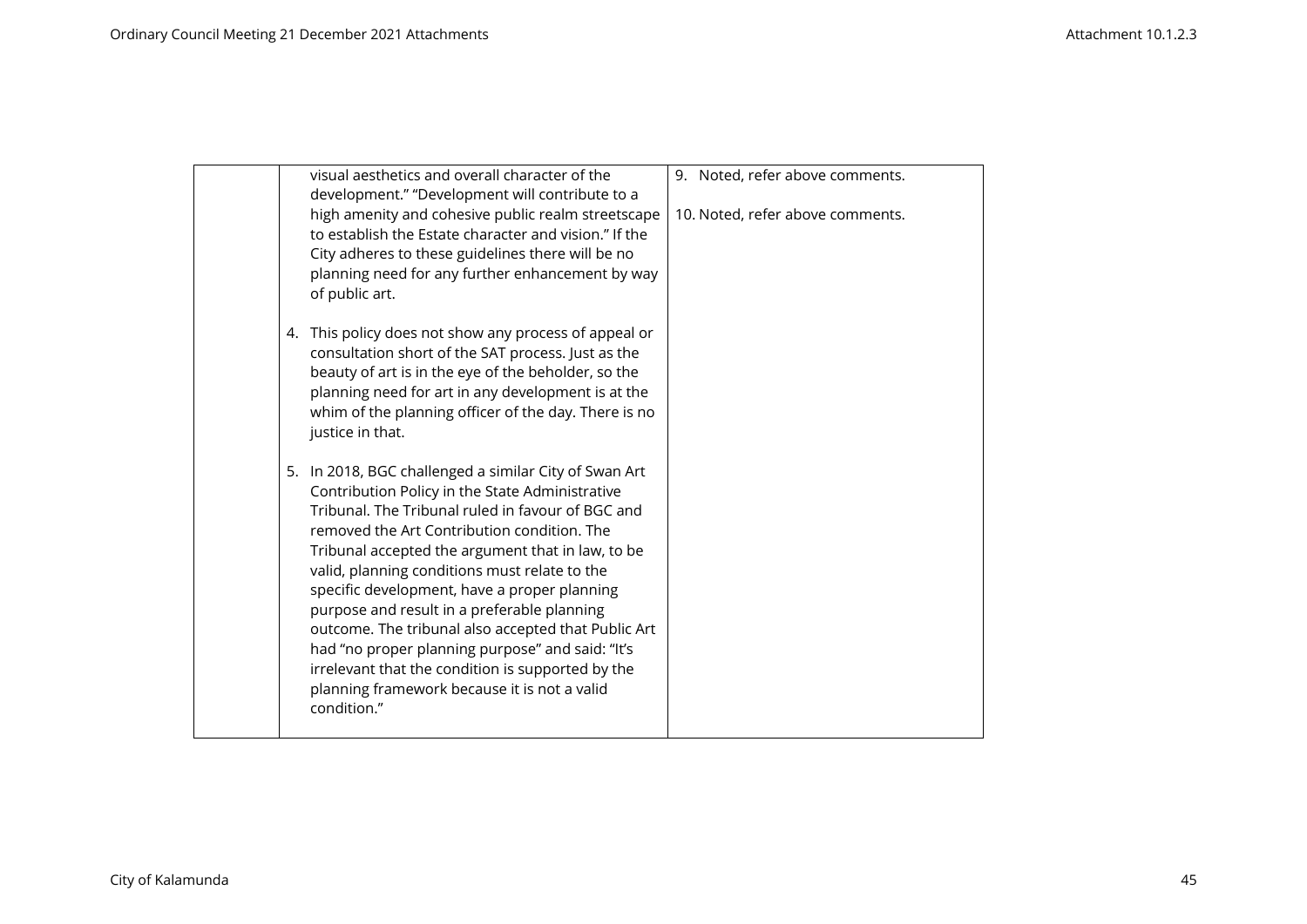| 6. In the same SAT hearing, key arguments examined<br>included whether the condition was imposed for a<br>proper planning purpose. In relation to this, the<br>Tribunal found that the Public Art Policy did not link<br>the requirement to provide art with a proper<br>identification of how the development created the<br>need for such art. On this point the SAT found the<br>application of Public Art Policy had no proper<br>planning purpose.                                                                                                                               |  |
|---------------------------------------------------------------------------------------------------------------------------------------------------------------------------------------------------------------------------------------------------------------------------------------------------------------------------------------------------------------------------------------------------------------------------------------------------------------------------------------------------------------------------------------------------------------------------------------|--|
| 7. Another of the key matters considered by the<br>Tribunal was whether the Art Contribution<br>condition reasonably referred to the proposed<br>development. The SAT found that even if additional<br>workers would have their amenity improved by the<br>installation of Public Art, the value of that Public Art<br>being 1% of the estimated construction value was<br>based on an entirely arbitrary formula that did not<br>fairly and reasonably relate to the development.<br>The SAT was not satisfied that the condition<br>reasonably related to the proposed development. |  |
| 8. The last key argument was whether on its merits<br>the imposition of the condition was the preferable<br>planning outcome. On this point the SAT found that<br>as there was no connection between the proposed<br>development and the need to provide public art or<br>a contribution towards public art and therefore the<br>preferable planning outcome was to delete the<br>condition.                                                                                                                                                                                          |  |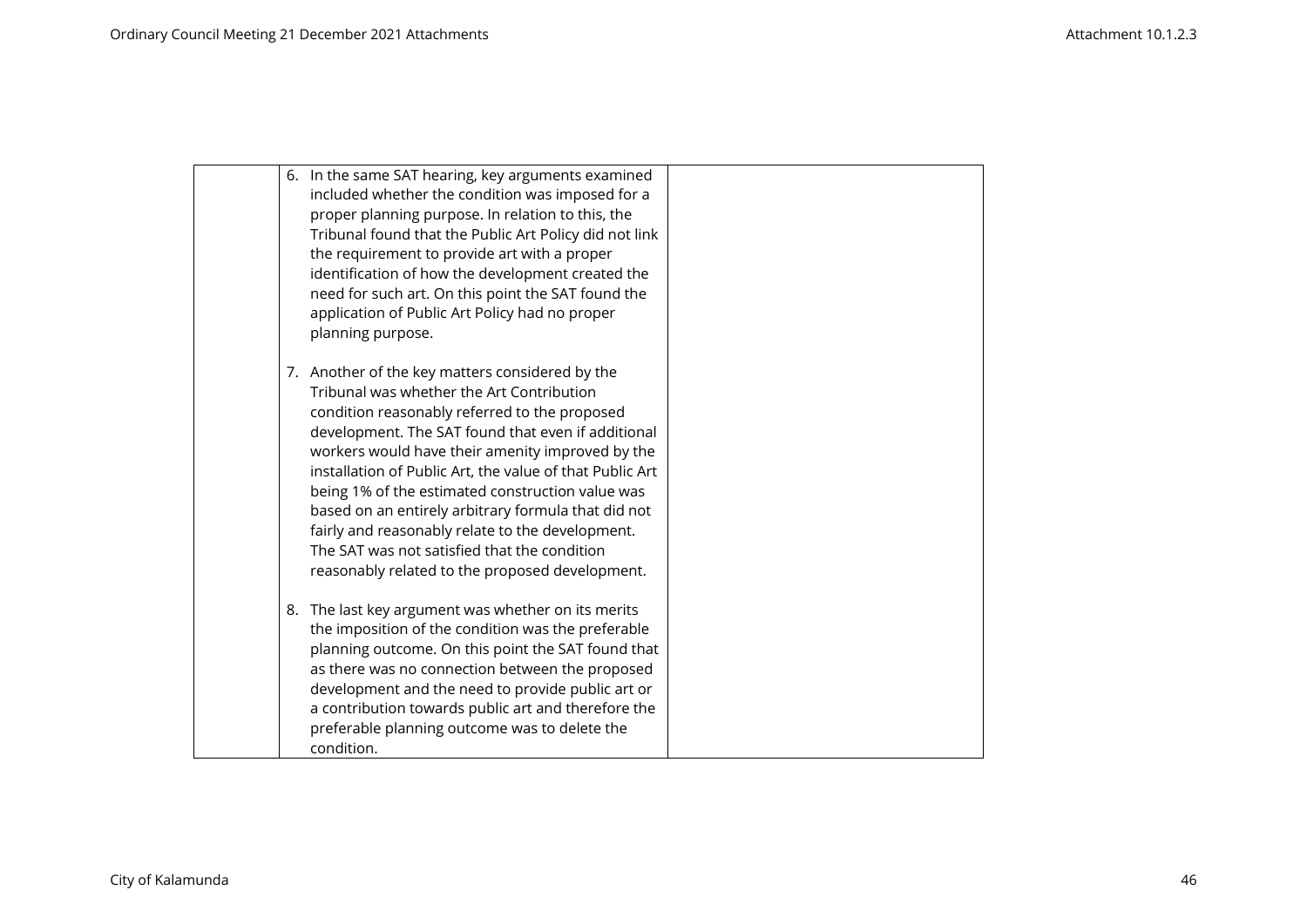|   | 9. In her ruling, the Presiding Member, Ms Eddy said<br>the policy did not link the art rule with how the<br>development created the need for such art. She<br>also stated that a policy to develop artists did not<br>"fit logically" with cash-in-lieu payments. "This is a<br>policy aimed at obtaining public art without the City<br>having to fund it. That is not a planning purpose."                                                                                                                                                                                                                   |                                                                                                                                                                           |
|---|-----------------------------------------------------------------------------------------------------------------------------------------------------------------------------------------------------------------------------------------------------------------------------------------------------------------------------------------------------------------------------------------------------------------------------------------------------------------------------------------------------------------------------------------------------------------------------------------------------------------|---------------------------------------------------------------------------------------------------------------------------------------------------------------------------|
|   | 10. As a Public Art Contribution Policy relating to<br>industrial developments has already been ruled on<br>by the State Administrative Tribunal, no amount of<br>tinkering with the wording or "catch all" phases in<br>the City of Kalamunda Public Art Contribution Policy<br>26 will produce a planning need for Public Art<br>relating to industrial development, especially if the<br>development conforms to the City's Industrial<br>Design Guidelines. These Guidelines were written<br>to ensure that no development within the City's<br>industrial areas would have a "negative amenity<br>impact". |                                                                                                                                                                           |
| 3 | <b>General Comment</b>                                                                                                                                                                                                                                                                                                                                                                                                                                                                                                                                                                                          |                                                                                                                                                                           |
|   | 1. unclear of what would result in an increase of<br>"more staff and visitors"<br>2. unclear as to who would provide the public art? the                                                                                                                                                                                                                                                                                                                                                                                                                                                                        | 1. it would depend on the nature of the<br>land use development. For example, if<br>the industrial premises has a shop front<br>(service industry) or used as a depot for |
|   | developer? a fund?                                                                                                                                                                                                                                                                                                                                                                                                                                                                                                                                                                                              | receiving goods which will require                                                                                                                                        |